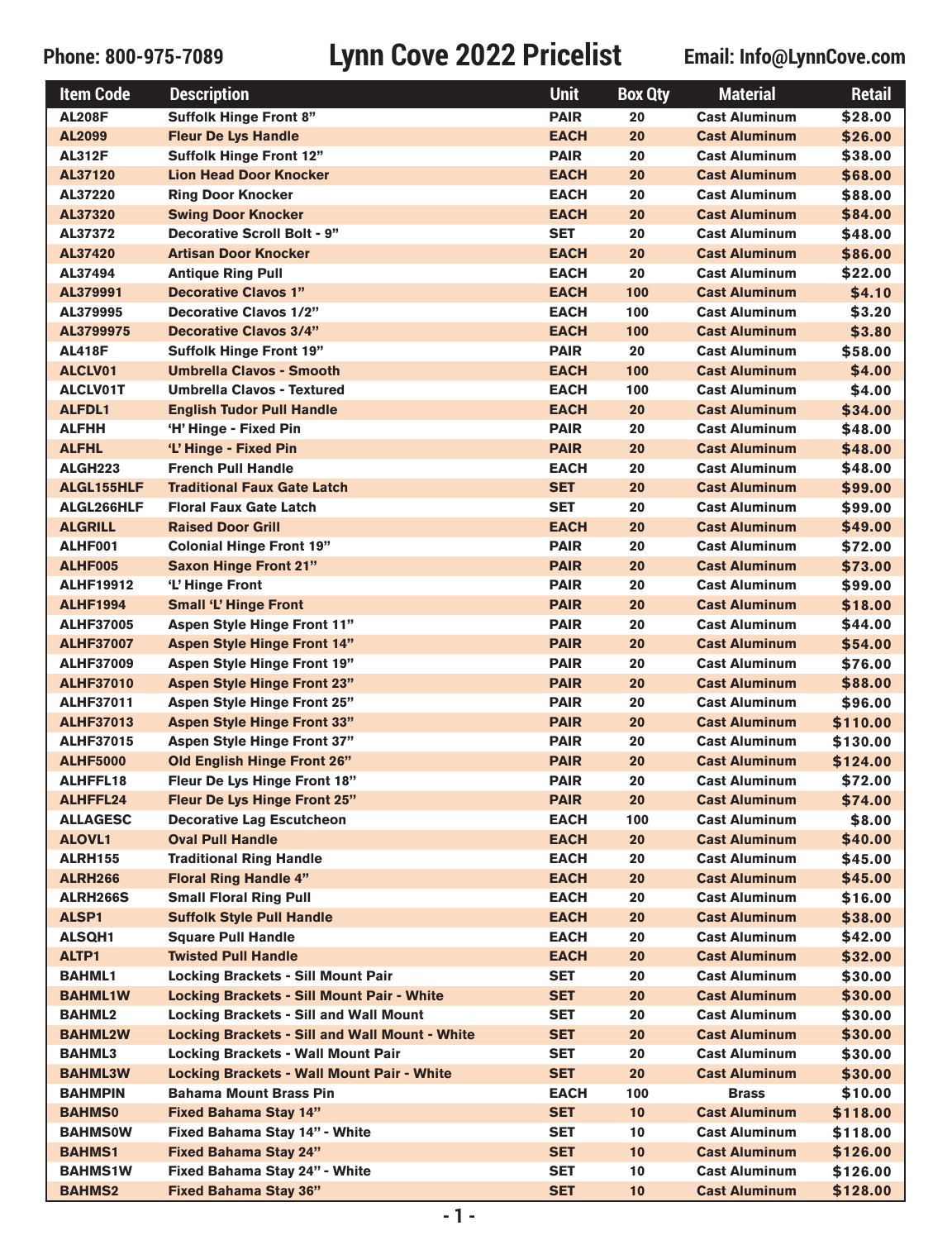| <b>Item Code</b> | <b>Description</b>                                    | <b>Unit</b> | <b>Box Qty</b> | <b>Material</b>          | Retail   |
|------------------|-------------------------------------------------------|-------------|----------------|--------------------------|----------|
| <b>BAHMS2W</b>   | Fixed Bahama Stay 36" - White                         | <b>SET</b>  | 10             | <b>Cast Aluminum</b>     | \$128.00 |
| <b>BAHMS3</b>    | <b>Adjustable Bahama Stay</b>                         | <b>SET</b>  | 10             | <b>Cast Aluminum</b>     | \$128.00 |
| <b>BAHMS3W</b>   | <b>Adjustable Bahama Stay - White</b>                 | <b>SET</b>  | 10             | <b>Cast Aluminum</b>     | \$128.00 |
| <b>BB04SS</b>    | <b>Barrel Bolt 4"</b>                                 | <b>SET</b>  | 20             | <b>Stainless Steel</b>   | \$44.00  |
| <b>BKIT100</b>   | <b>Bahama Shutter Kit: EHNG01 and BAHMS1</b>          | <b>SET</b>  | 10             | <b>Cast Aluminum</b>     | \$194.00 |
| <b>BKIT101</b>   | <b>Bahama Shutter Kit: EHNG01 and BAHMS3</b>          | <b>SET</b>  | 10             | <b>Cast Aluminum</b>     | \$196.00 |
| <b>BKIT102</b>   | Bahama Shutter Kit: EHNG01 and 2 x KSBH22             | <b>SET</b>  | 10             | Mixed (AL and SS)        | \$164.00 |
| <b>BKIT103</b>   | <b>Bahama Shutter Kit: EHNG02 and BAHMS1</b>          | <b>SET</b>  | 10             | <b>Mixed (GS and AL)</b> | \$185.00 |
| <b>BKIT104</b>   | <b>Bahama Shutter Kit: EHNG02 and BAHMS3</b>          | <b>SET</b>  | 10             | Mixed (GS and AL)        | \$187.00 |
| <b>BKIT105</b>   | Bahama Shutter Kit: EHNG02 and 2 x KSBH22             | <b>SET</b>  | 10             | <b>Mixed (GS and SS)</b> | \$155.00 |
| <b>BKIT106</b>   | <b>Bahama Shutter Kit: EHNG03 and BAHMS1</b>          | <b>SET</b>  | 10             | Mixed (SS and AL)        | \$208.00 |
| <b>BKIT107</b>   | <b>Bahama Shutter Kit: EHNG03 and BAHMS3</b>          | <b>SET</b>  | 10             | <b>Mixed (SS and AL)</b> | \$210.00 |
| <b>BKIT108</b>   | Bahama Shutter Kit: EHNG03 and 2 x KSBH22             | <b>SET</b>  | 10             | <b>Stainless Steel</b>   | \$178.00 |
| <b>BKIT109</b>   | Bahama Shutter Kit: EHNG05 and 2 x KSBH02             | <b>SET</b>  | 10             | <b>Galvanized Steel</b>  | \$135.00 |
| <b>BKIT110</b>   | <b>Bahama Shutter Kit: EHNG05 and BAHMS0</b>          | <b>SET</b>  | 10             | Mixed (GS and AL)        | \$177.00 |
| <b>EHBCS</b>     | <b>Heavy Duty Slide Bolt - 12"</b>                    | <b>SET</b>  | 20             | <b>Galvanized Steel</b>  | \$48.00  |
| EHBMR075         | <b>Suffolk Style Brick Mount Pintle - 3/4" Offset</b> | <b>PAIR</b> | 20             | <b>Galvanized Steel</b>  | \$36.00  |
| <b>EHBMSS075</b> | <b>Suffolk Style Brick Mount Pintle - 3/4" Offset</b> | <b>PAIR</b> | 20             | <b>Stainless Steel</b>   | \$44.00  |
| <b>EHBSS</b>     | <b>Stainless Steel Slide Bolt - 12"</b>               | <b>SET</b>  | 20             | <b>Stainless Steel</b>   | \$58.00  |
| EHCB01           | <b>Cane Bolt</b>                                      | <b>SET</b>  | 20             | <b>Stainless Steel</b>   | \$124.00 |
| EHGS01           | 'L' Gate Stop                                         | <b>EACH</b> | 20             | <b>Stainless Steel</b>   | \$24.00  |
| EHGS02           | 'T' Gate Stop                                         | <b>EACH</b> | 20             | <b>Stainless Steel</b>   | \$28.00  |
| EHHR000          | <b>Suffolk Style Center Hinge - 0" Offset</b>         | <b>PAIR</b> | 20             | <b>Galvanized Steel</b>  | \$27.00  |
| EHHR050          | <b>Suffolk Style Center Hinge - 1/2" Offset</b>       | <b>PAIR</b> | 20             | <b>Galvanized Steel</b>  | \$28.00  |
| EHHR075          | <b>Suffolk Style Center Hinge - 3/4" Offset</b>       | <b>PAIR</b> | 20             | <b>Galvanized Steel</b>  | \$30.00  |
| <b>EHHR175</b>   | <b>Suffolk Style Center Hinge - 1 3/4" Offset</b>     | <b>PAIR</b> | 20             | <b>Galvanized Steel</b>  | \$33.00  |
| <b>EHHR225</b>   | <b>Suffolk Style Center Hinge - 2 1/4" Offset</b>     | <b>PAIR</b> | 20             | <b>Galvanized Steel</b>  | \$34.00  |
| <b>EHHSS000</b>  | <b>Suffolk Style Center Hinge - 0" Offset</b>         | <b>PAIR</b> | 20             | <b>Stainless Steel</b>   | \$41.00  |
| EHHSS050         | <b>Suffolk Style Center Hinge - 1/2" Offset</b>       | <b>PAIR</b> | 20             | <b>Stainless Steel</b>   | \$42.00  |
| EHHSS075         | <b>Suffolk Style Center Hinge - 3/4" Offset</b>       | <b>PAIR</b> | 20             | <b>Stainless Steel</b>   | \$43.00  |
| <b>EHHSS175</b>  | Suffolk Style Center Hinge - 1 3/4" Offset            | <b>PAIR</b> | 20             | <b>Stainless Steel</b>   | \$44.00  |
| <b>EHHSS225</b>  | <b>Suffolk Style Center Hinge - 2 1/4" Offset</b>     | <b>PAIR</b> | 20             | <b>Stainless Steel</b>   | \$45.00  |
| EHLR000          | <b>Suffolk Style L Hinge - 0" Offset</b>              | <b>PAIR</b> | 20             | <b>Galvanized Steel</b>  | \$30.00  |
| EHLR050          | <b>Suffolk Style L Hinge - 1/2" Offset</b>            | <b>PAIR</b> | 20             | <b>Galvanized Steel</b>  | \$31.00  |
| EHLR075          | Suffolk Style L Hinge - 3/4" Offset                   | <b>PAIR</b> | 20             | <b>Galvanized Steel</b>  | \$33.00  |
| <b>EHLR175</b>   | Suffolk Style L Hinge - 1 3/4" Offset                 | <b>PAIR</b> | 20             | <b>Galvanized Steel</b>  | \$34.00  |
| <b>EHLR225</b>   | Suffolk Style L Hinge - 2 1/4" Offset                 | <b>PAIR</b> | 20             | <b>Galvanized Steel</b>  | \$35.00  |
| <b>EHLRFH</b>    | <b>Suffolk Style Faux Hinge</b>                       | <b>PAIR</b> | 20             | <b>Galvanized Steel</b>  | \$22.00  |
| <b>EHLSSFH</b>   | <b>Suffolk Style Faux Hinge</b>                       | <b>PAIR</b> | 20             | <b>Stainless Steel</b>   | \$34.00  |
| <b>EHLSS000</b>  | <b>Suffolk Style L Hinge - 0" Offset</b>              | <b>PAIR</b> | 20             | <b>Stainless Steel</b>   | \$43.00  |
| EHLSS050         | Suffolk Style L Hinge - 1/2" Offset                   | <b>PAIR</b> | 20             | <b>Stainless Steel</b>   | \$44.00  |
| EHLSS075         | <b>Suffolk Style L Hinge - 3/4" Offset</b>            | <b>PAIR</b> | 20             | <b>Stainless Steel</b>   | \$46.00  |
| <b>EHLSS175</b>  | Suffolk Style L Hinge - 1 3/4" Offset                 | <b>PAIR</b> | 20             | <b>Stainless Steel</b>   | \$48.00  |
| <b>EHLSS225</b>  | Suffolk Style L Hinge - 2 1/4" Offset                 | <b>PAIR</b> | 20             | <b>Stainless Steel</b>   | \$49.00  |
| EHNG01           | <b>Sliding Bahama Hinge</b>                           | <b>SET</b>  | 10             | <b>Extruded Aluminum</b> | \$68.00  |
| <b>EHNG01W</b>   | <b>Sliding Bahama Hinge - White</b>                   | <b>SET</b>  | 10             | <b>Extruded Aluminum</b> | \$68.00  |
| <b>EHNG02</b>    | Galvanized Steel Pintle Bahama Hinge Set              | <b>SET</b>  | 10             | <b>Galvanized Steel</b>  | \$59.00  |
| <b>EHNG03</b>    | <b>Stainless Steel Pintle Bahama Hinge Set</b>        | <b>SET</b>  | 10             | <b>Stainless Steel</b>   | \$79.00  |
| <b>EHNG05</b>    | NY Style Pintle Bahama Hinge Set                      | <b>SET</b>  | 10             | <b>Galvanized Steel</b>  | \$59.00  |
| <b>EHNPSHIM</b>  | <b>Narrow Plate Shim</b>                              | <b>EACH</b> | 100            | <b>Nylon Resin</b>       | \$2.00   |
| <b>EHNPSS075</b> | Narrow Plate Pintle - 3/4" Offset                     | <b>PAIR</b> | 20             | <b>Stainless Steel</b>   | \$30.00  |
| <b>EHNPSS175</b> | Narrow Plate Pintle - 1 3/4" Offset                   | <b>PAIR</b> | 20             | <b>Stainless Steel</b>   | \$32.00  |
| <b>EHNPSS225</b> | Narrow Plate Pintle - 2 1/4" Offset                   | <b>PAIR</b> | 20             | <b>Stainless Steel</b>   | \$33.00  |
| <b>EHNPSS325</b> | Narrow Plate Pintle - 3 1/4" Offset                   | <b>PAIR</b> | 20             | <b>Stainless Steel</b>   | \$34.00  |
| <b>EHNYBCS</b>   | NY Style Slide Bolt - 8"                              | <b>SET</b>  | 20             | <b>Galvanized Steel</b>  | \$32.00  |
| EHNYBM125        | NY Style Brick Mount Pintle - 1 1/4" Offset           | <b>PAIR</b> | 20             | <b>Galvanized Steel</b>  | \$26.00  |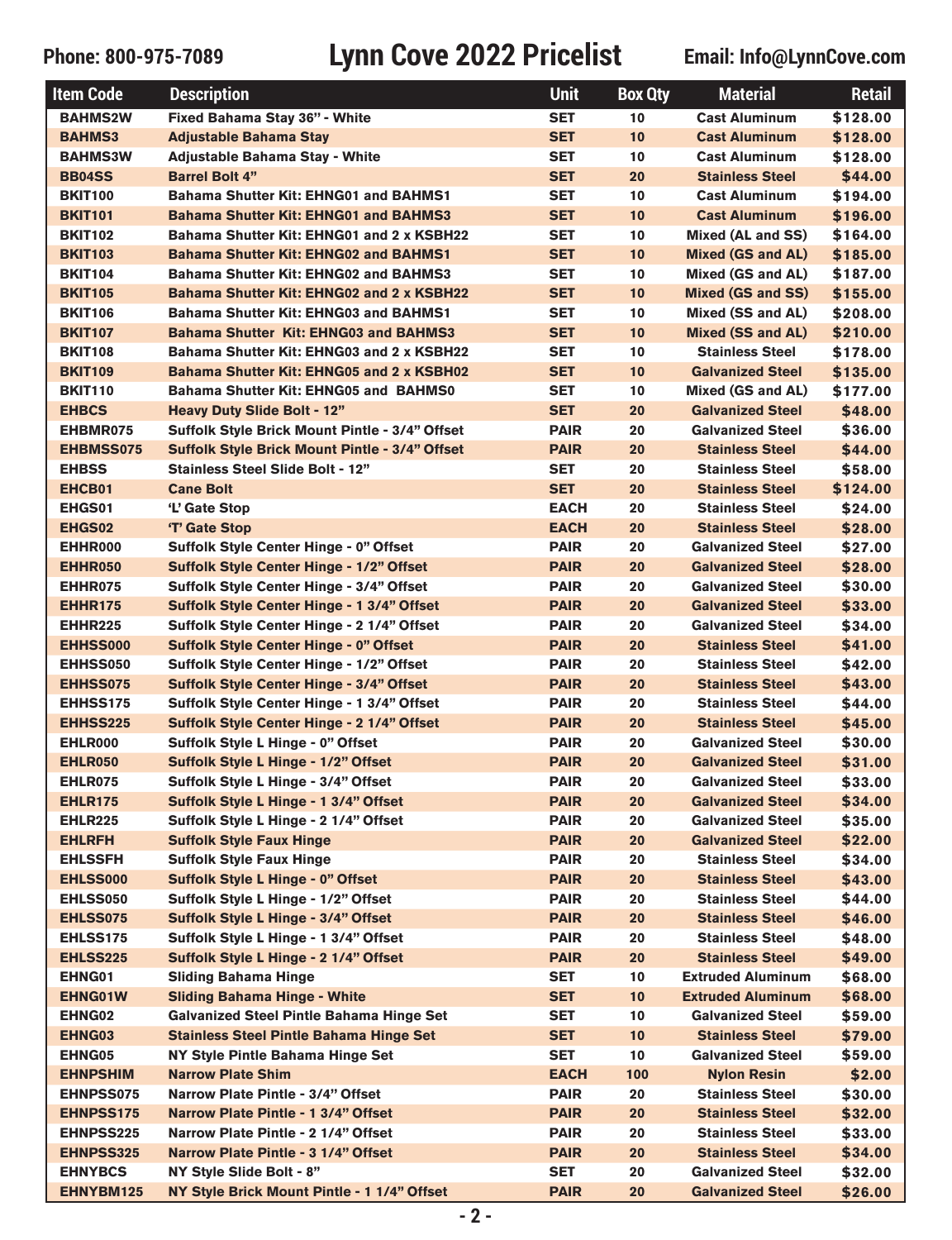| <b>Item Code</b> | <b>Description</b>                             | <b>Unit</b> | <b>Box Qty</b> | <b>Material</b>         | <b>Retail</b> |
|------------------|------------------------------------------------|-------------|----------------|-------------------------|---------------|
| EHNYC000         | NY Style Center Hinge - 0" Offset              | <b>PAIR</b> | 20             | <b>Galvanized Steel</b> | \$20.00       |
| <b>EHNYC125</b>  | NY Style Center Hinge - 1 1/4" Offset          | <b>PAIR</b> | 20             | <b>Galvanized Steel</b> | \$21.00       |
| <b>EHNYC225</b>  | NY Style Center Hinge - 2 1/4" Offset          | <b>PAIR</b> | 20             | <b>Galvanized Steel</b> | \$22.00       |
| <b>EHNYFH</b>    | <b>NY Faux Hinge</b>                           | <b>PAIR</b> | 20             | <b>Galvanized Steel</b> | \$16.00       |
| EHNYL000         | NY Style L Hinge - 0" Offset                   | <b>PAIR</b> | 20             | <b>Galvanized Steel</b> | \$22.00       |
| EHNYL125         | NY Style L Hinge - 1 1/4" Offset               | <b>PAIR</b> | 20             | <b>Galvanized Steel</b> | \$24.00       |
| EHNYL225         | NY Style L Hinge - 2 1/4" Offset               | <b>PAIR</b> | 20             | <b>Galvanized Steel</b> | \$25.00       |
| EHNYP125         | NY Style Pintle - 1 1/4" Offset                | <b>PAIR</b> | 20             | <b>Galvanized Steel</b> | \$18.00       |
| EHNYP225         | NY Style Pintle - 2 1/4" Offset                | <b>PAIR</b> | 20             | <b>Galvanized Steel</b> | \$20.00       |
| EHNYP525         | NY Style Pintle - 5 1/4" Offset                | <b>PAIR</b> | 20             | <b>Galvanized Steel</b> | \$26.00       |
| <b>EHNYS000</b>  | NY Style Strap Hinge - 0" Offset               | <b>PAIR</b> | 20             | <b>Galvanized Steel</b> | \$29.00       |
| <b>EHNYS125</b>  | NY Style Strap Hinge - 1 1/4" Offset           | <b>PAIR</b> | 20             | <b>Galvanized Steel</b> | \$31.00       |
| <b>EHNYS225</b>  | NY Style Strap Hinge - 2 1/4" Offset           | <b>PAIR</b> | 20             | <b>Galvanized Steel</b> | \$32.00       |
| <b>EHNYSHIM</b>  | <b>Shim for NY Style Pintles</b>               | <b>EACH</b> | 100            | <b>Nylon Resin</b>      | \$2.00        |
| EHPR075          | <b>Rounded Pintle - 3/4" Offset</b>            | <b>PAIR</b> | 20             | <b>Galvanized Steel</b> | \$22.00       |
| EHPR175          | Rounded Pintle - 1 3/4" Offset                 | <b>PAIR</b> | 20             | <b>Galvanized Steel</b> | \$24.00       |
| EHPR225          | Rounded Pintle - 2 1/4" Offset                 | <b>PAIR</b> | 20             | <b>Galvanized Steel</b> | \$26.00       |
| <b>EHPSHIM</b>   | <b>Shim for Rounded Pintles</b>                | <b>EACH</b> | 100            | <b>Nylon Resin</b>      | \$2.50        |
| <b>EHPSS075</b>  | <b>Rounded Pintle - 3/4" Offset</b>            | <b>PAIR</b> | 20             | <b>Stainless Steel</b>  | \$32.00       |
| EHPSS175         | Rounded Pintle - 1 3/4" Offset                 | <b>PAIR</b> | 20             | <b>Stainless Steel</b>  | \$34.00       |
| <b>EHPSS225</b>  | Rounded Pintle - 2 1/4" Offset                 | <b>PAIR</b> | 20             | <b>Stainless Steel</b>  | \$35.00       |
| EHPSS325         | Rounded Pintle - 3 1/4" Offset                 | <b>PAIR</b> | 20             | <b>Stainless Steel</b>  | \$36.00       |
| <b>EHS312</b>    | <b>Bean Strap Hinge 12"</b>                    | <b>PAIR</b> | 20             | <b>Galvanized Steel</b> | \$48.00       |
| <b>EHS418</b>    | <b>Bean Strap Hinge 18"</b>                    | <b>PAIR</b> | 20             | <b>Galvanized Steel</b> | \$74.00       |
| <b>EHSKR000</b>  | Suffolk Style Center Hinge - 0" Offset         | <b>PAIR</b> | 20             | <b>Galvanized Steel</b> | \$44.00       |
| <b>EHSKR050</b>  | <b>Suffolk Style Center Hinge - 0" Offset</b>  | <b>PAIR</b> | 20             | <b>Galvanized Steel</b> | \$45.00       |
| <b>EHSKR075</b>  | Suffolk Style Center Hinge - 0" Offset         | <b>PAIR</b> | 20             | <b>Galvanized Steel</b> | \$46.00       |
| <b>EHSKR175</b>  | <b>Suffolk Style Center Hinge - 0" Offset</b>  | <b>PAIR</b> | 20             | <b>Galvanized Steel</b> | \$47.00       |
| <b>EHSKR225</b>  | Suffolk Style Center Hinge - 0" Offset         | <b>PAIR</b> | 20             | <b>Galvanized Steel</b> | \$48.00       |
| <b>EHSKSS000</b> | Suffolk Style Strap Hinge - 0" Offset          | <b>PAIR</b> | 20             | <b>Stainless Steel</b>  | \$64.00       |
| <b>EHSKSS050</b> | Suffolk Style Strap Hinge - 1/2" Offset        | <b>PAIR</b> | 20             | <b>Stainless Steel</b>  | \$65.00       |
| <b>EHSKSS075</b> | <b>Suffolk Style Strap Hinge - 3/4" Offset</b> | <b>PAIR</b> | 20             | <b>Stainless Steel</b>  | \$66.00       |
| <b>EHSKSS175</b> | Suffolk Style Strap Hinge - 1 3/4" Offset      | <b>PAIR</b> | 20             | <b>Stainless Steel</b>  | \$67.00       |
| <b>EHSKSS225</b> | Suffolk Style Strap Hinge - 2 1/4" Offset      | <b>PAIR</b> | 20             | <b>Stainless Steel</b>  | \$68.00       |
| <b>EHTBSS</b>    | Traditional Style Slide Bolt - 11"             | SET         | 20             | <b>Stainless Steel</b>  | \$56.00       |
| <b>EHTSHIM</b>   | <b>Shim for Traditional Pintles</b>            | <b>EACH</b> | 100            | <b>Nylon Resin</b>      | \$2.40        |
| EHTSS075         | Traditional Pintle - 3/4" Offset               | <b>PAIR</b> | 20             | <b>Stainless Steel</b>  | \$34.00       |
| <b>EHTSS175</b>  | <b>Traditional Pintle - 1 3/4" Offset</b>      | <b>PAIR</b> | 20             | <b>Stainless Steel</b>  | \$36.00       |
| <b>EHTSS225</b>  | Traditional Pintle - 2 1/4" Offset             | <b>PAIR</b> | 20             | <b>Stainless Steel</b>  | \$38.00       |
| <b>EHTSS325</b>  | <b>Traditional Pintle - 3 1/4" Offset</b>      | <b>PAIR</b> | 20             | <b>Stainless Steel</b>  | \$40.00       |
| <b>EPSCCS4</b>   | <b>Adjustable Lag Pintle 4"</b>                | <b>PAIR</b> | 20             | <b>Galvanized Steel</b> | \$40.00       |
| <b>EPSCCS6</b>   | <b>Adjustable Lag Pintle 6"</b>                | <b>PAIR</b> | 20             | <b>Galvanized Steel</b> | \$44.00       |
| <b>EPSCSS4</b>   | <b>Adjustable Lag Pintle 4"</b>                | <b>PAIR</b> | 20             | <b>Stainless Steel</b>  | \$50.00       |
| <b>EPSCSS6</b>   | <b>Adjustable Lag Pintle 6"</b>                | <b>PAIR</b> | 20             | <b>Stainless Steel</b>  | \$54.00       |
| <b>ESS58</b>     | <b>Hidden Stay - Stianless Steel</b>           | <b>PAIR</b> | 20             | <b>Stainless Steel</b>  | \$34.00       |
| <b>GSET100</b>   | <b>Suffolk Garage Door Kit</b>                 | <b>SET</b>  | 10             | <b>Cast Aluminum</b>    | \$192.00      |
| <b>GSET200</b>   | <b>Traditional Garage Door Kit</b>             | <b>SET</b>  | 10             | <b>Cast Aluminum</b>    | \$236.00      |
| <b>GSET250</b>   | <b>Aspen Garage Door Kit</b>                   | <b>SET</b>  | 10             | <b>Cast Aluminum</b>    | \$251.00      |
| <b>GSET300</b>   | <b>Colonial Garage Door Kit</b>                | <b>SET</b>  | 10             | <b>Cast Aluminum</b>    | \$234.00      |
| <b>GSET400</b>   | <b>French Garage Door Kit</b>                  | <b>SET</b>  | 10             | <b>Cast Aluminum</b>    | \$240.00      |
| <b>GSET450</b>   | <b>Floral Garage Door Kit</b>                  | <b>SET</b>  | 10             | <b>Cast Aluminum</b>    | \$247.00      |
| <b>GSET500</b>   | <b>Saxon Garage Door Kit</b>                   | <b>SET</b>  | 10             | <b>Cast Aluminum</b>    | \$236.00      |
| <b>GSET600</b>   | <b>Old English Garage Door Kit</b>             | <b>SET</b>  | 10             | <b>Cast Aluminum</b>    | \$256.00      |
| <b>GSET700</b>   | <b>Fleur De Lys Garage Door Kit</b>            | <b>SET</b>  | 10             | <b>Cast Aluminum</b>    | \$266.00      |
| <b>GSET800</b>   | <b>Speakeasy Garage Door Kit</b>               | <b>SET</b>  | 10             | <b>Cast Aluminum</b>    | \$178.00      |
| KSBH01           | 4" Hook with Horseshoe Nail                    | <b>EACH</b> | 20             | <b>Stainless Steel</b>  | \$20.00       |